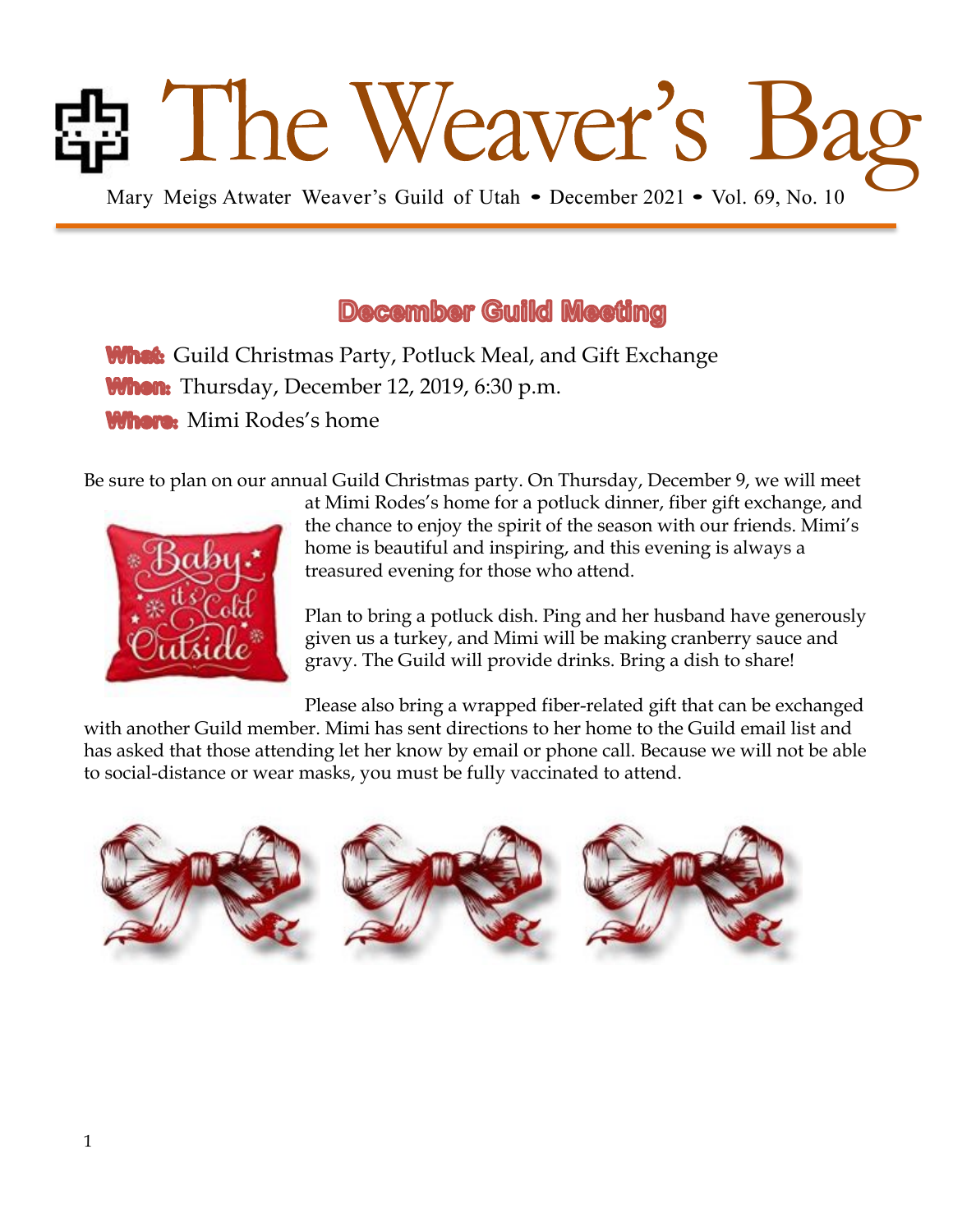### **President's Message**

Dear Friends: To start off, I would like to thank Catherine Marchant for all her work on the Guild sale, which was a great success. There was talk on how to improve the process, and we look forward to that discussion. I hope everyone is planning on attending the Christmas party. It is always a pleasant evening, with good food, friends, and interesting gifts. We will be meeting at Mimi's, and I hope to see you there.

I want to wish you a Merry Christmas and a Happy New Year. Be safe if you are traveling. *Beth Myrer, Guild President* 

# **Guild Holiday Sale**

The Guild Holiday Sale was a great success. We brought in over \$11,000. After payments to the artists, taxes, and expenses, we were over \$1,100 in the black. Thanks to all who helped with the sale, made things to sell, and spent money!!



# **Getting to Know Ivy DeHart**

"A smile across the miles" is how I would describe my visit with my new friend Ivy DeHart. Growing up in Payson, Utah, Ivy enjoyed a lot of family connections living on her great-grandfather's homestead. From there, Ivy went to the University of Utah and graduated with a Bachelor's Degree in Geography with a minor in History. Ivy earned her way through school by working as a draftsman for a surveying company. Ivy loves maps! You might need a map to see all the places she has travelled to with her family—China, India, Europe, South America, and the western US. After being a "snowbird" for a few years, Ivy and her husband found a

"nest" in St. George and decided to stay. She knew how to find new friends and joined the MMAWG about two years ago. The St. George sun must agree with her, as you could feel her warmth and kindness over the phone.

When Ivy lived in Loveland, Colorado, with her husband and their first son, her husband encouraged her to look up some adult education classes and he offered to babysit while she attended the class. Ivy chose "Learning to Weave," and that was how it all began. After her move to Boise, Idaho, she joined the Handweaver's Guild there and found it to be a place of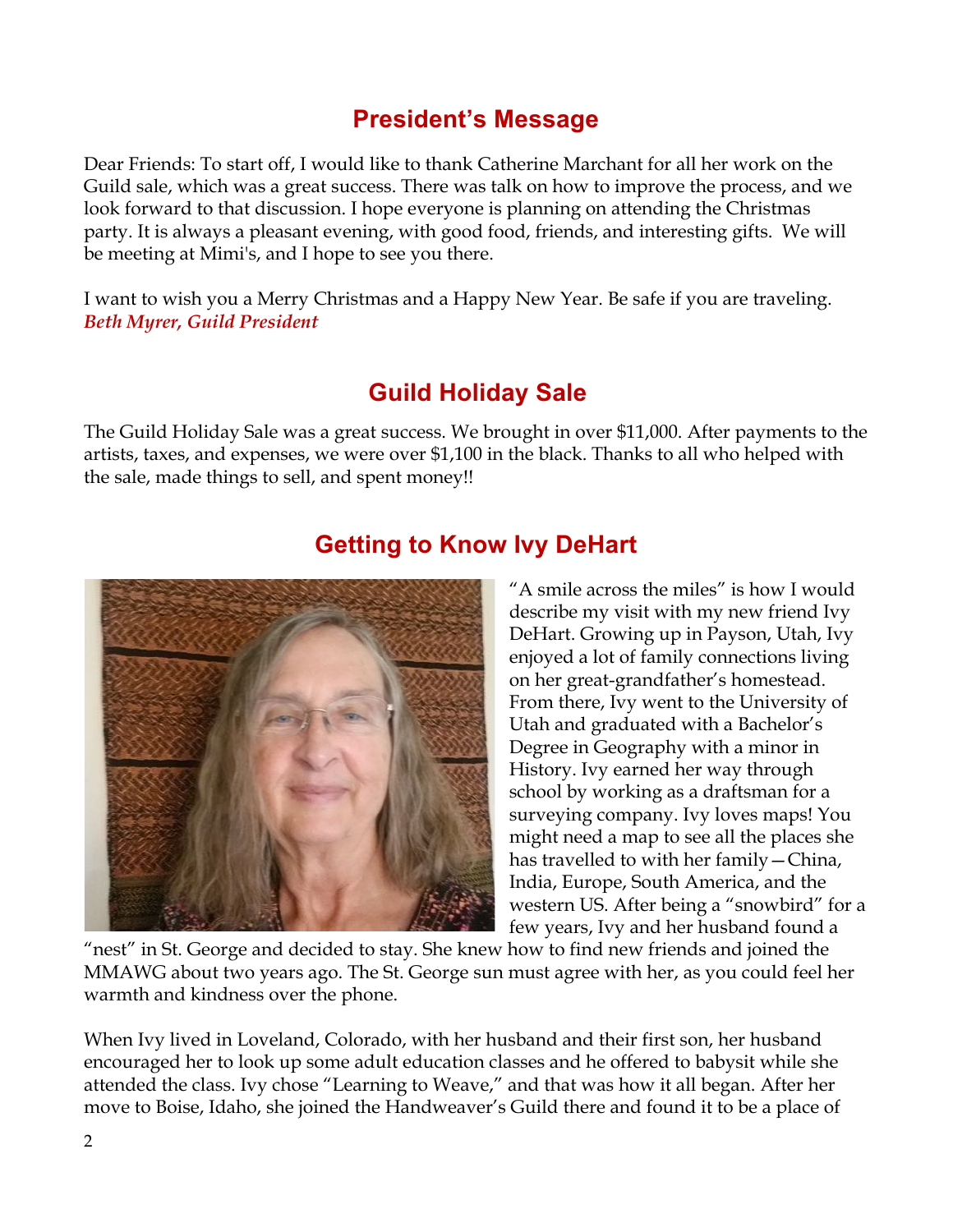encouragement and excellence. The group is academically inclined, and several members have achieved their HGA Certificates of Excellence in Weaving, Spinning, and Dyeing. Ivy loved having them as mentors and friends.



**Fancy twill scarf on Ivy's loom**

Ivy enjoys the intellectual challenge weaving brings. While there are weavers who love to weave for the sense of touch and feel, Ivy is all about the structure. She put her mind to work trying to dissect G. H. Oelsner's book *A Handbook of Weaves.* It took several years, but she finally "cracked the code." This study led to even more discoveries. We talked about the invaluable resource found at Handweaving.net. There you will find a treasure trove of weaving drafts and document archives. She invites everyone to take a look at this amazing site.

Books have a place in Ivy's heart. She was a middle school librarian for part of her career. The library is a safe place for kids to be. She enjoyed this work as it allowed her to do "a lot of mothering." After raising four boys, Ivy has a lot of experience in mothering. With a huge smile in her voice, Ivy shared that her boys like to tease her. Whenever she would share her excitement about a weaving project, they would playfully respond, "You know, Mom, in the wide world of weaving. . . ." If they only knew how true that is!

The more harnesses she has on her loom, the more exciting the projects are for Ivy. She remembers how going from a 4-harness loom to an 8-harness loom opened the door to so many more projects. It was an especially happy day when she was finally able to purchase her 32-harness loom. The pattern and structure possibilities are endless.

If Ivy is not sitting at her 32-harness loom working up one of her designs into a fancy twill, you might find her dyeing her own yarns. In Boise, she was part of a group called the Delightful Dyers. She loves to play with color, and it is a real accomplishment to be able to "control it." She learned of a great-great-great grandfather who was a dyer in Germany. She wonders if she might have a "wild chemist" side to her as she is fascinated by the process that produces just the right color to be woven into her next project.

The MMAWG is fortunate to have someone like Ivy. She adds experience, understanding, and quiet passion to the weaving world. You don't need a map to find out where Ivy spends most of her time. You will find her at her loom. "Weaving has been an identity, a wonderful part of me for a number of years." *Rosemarie Deppe*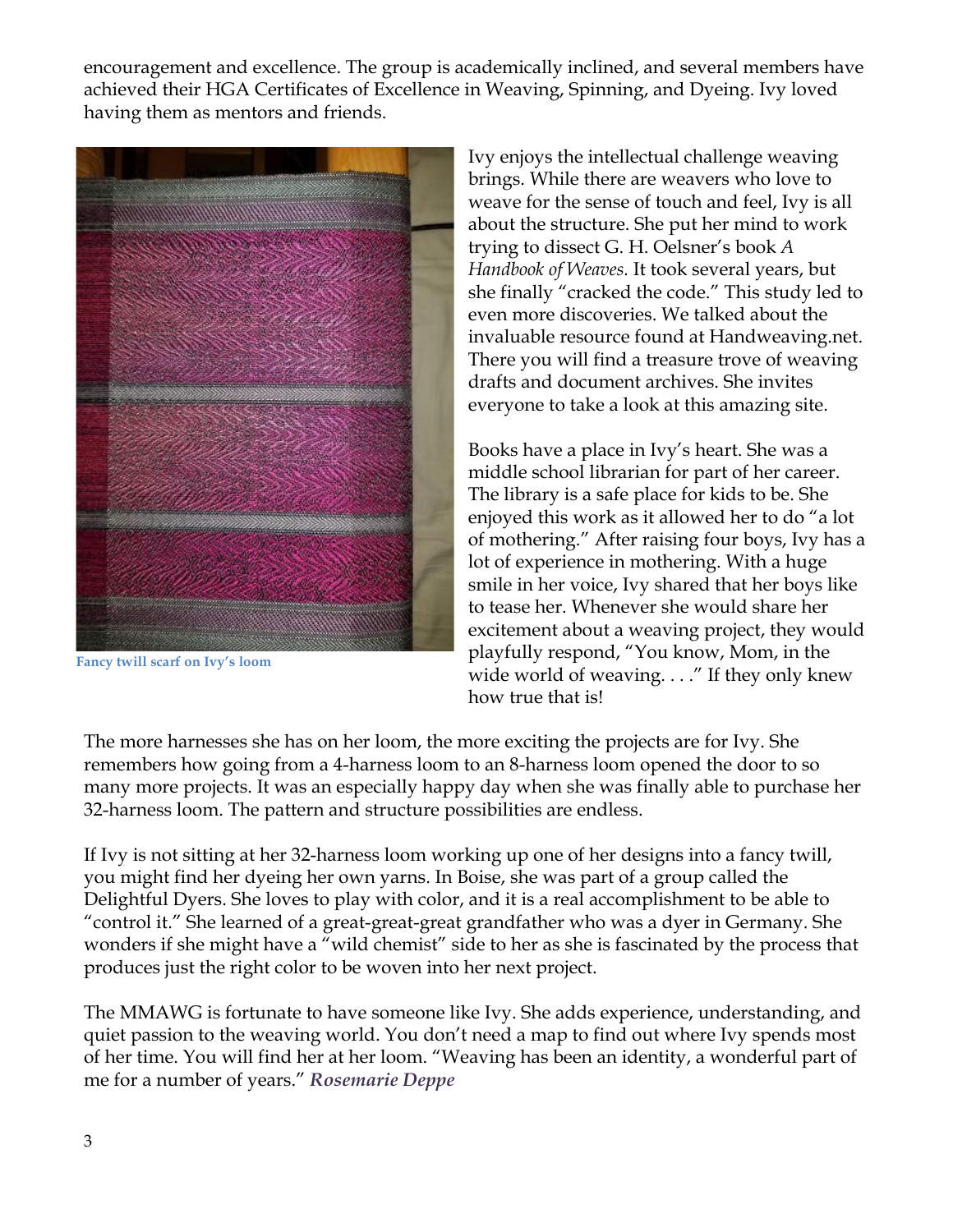### **Guild Challenge**



Warp: grey 42 ends, orange 4 ends, grey 90 ends, blue 18, white 18, blue 18, white 18, blue 18, grey 42. Weft: 13 picks of orange hemstitched 4 ends over 3 picks. Then 2.5" of grey, then 5 plaid repeats in the amount that will square with the design. We ended with 2.5" of grey and the 13 picks of orange.

My mother is proud of the result, and the cashmere-cotton is very soft. I will weave the rest of the warp in a similar fashion but as a twill this time.

I hope you are having fun with this challenge! I can already tell that I will weave many plaids this year. They are addictive! *Juliette Lanvers*

For two weeks my mother, Michele, visited us from France. She was interested in giving weaving a go, and our Guild Challenge appealed to her. We recreated the Burberry scarf that I showed as an example during the meeting on plaids. I am very proud of her—she worked with patience and precision and took her time whenever she encountered issues.

The scarf was threaded on four shafts for plain weave, and we used two pedals—enough for a beginner! Here is our "recipe":

Yarn is 6/34 cotton-cashmere 50/50 from Colourmart, and the sett is 24 epi, a bit tight for plain weave in my opinion. There were 268 ends, 11 1/8" in the reed and 10 3/8" when finished (she was very careful not to draw in too much). The finished length is 66 inches.

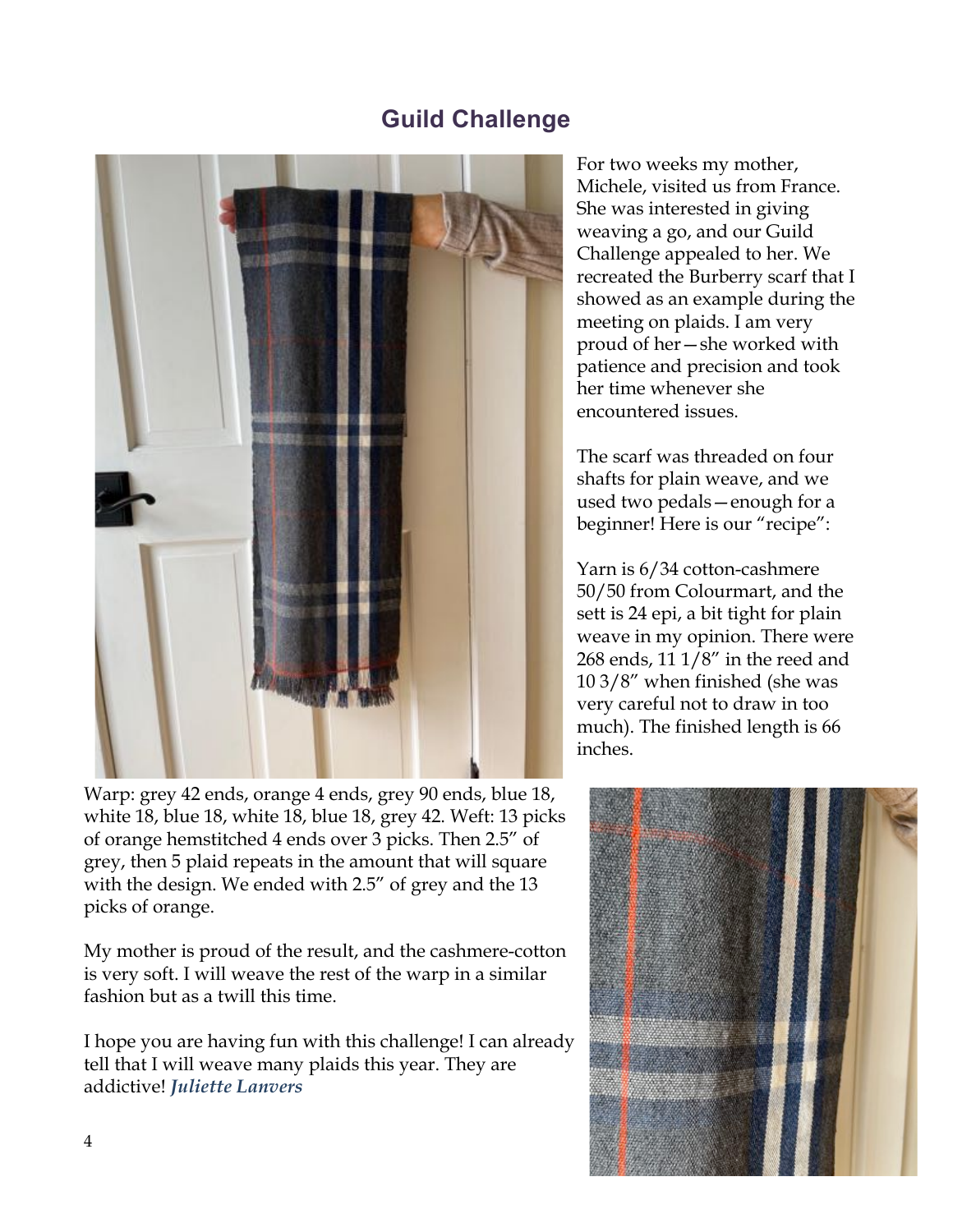# **Shuttle-Craft Bulletins on Weaving Draperies**

The topic of the March 1935 and June 1940 Shuttle-Craft Bulletins was weaving draperies (you can find these bulletins on mmawg.org under the "Bulletins" tab). In 1940, Mary Meigs Atwater called it "over drapery." This is defined as one of a pair of draperies, especially of heavy fabric, that are usually hung over sheer curtains and are primarily for decoration.

Drapery fabrics, Mary wrote, "should have the desired 'hanging' qualities," that is, they should be fabrics that "fall in pleasant folds." Considerations when designing drapes include texture, materials (silk, linen, cotton, or wool), and effect (coarse or fine, light or heavy, etc.).

The design for drapes should give what Mary called an "up and down" effect. She suggested using the heaviest ornamentation and darkest color near the bottom of the drape to achieve this. The draft for the Bronson weave gives a good example of this (bulletin March 1935, page 3, draft (a), treadling included).

In both issues Mary considered overshot as useful, but it may have a heavy effect. She recommended that the pattern be altered, such as using bands of different colors to differentiate it from a coverlet, otherwise, it would look like one was "using the bedspread to keep out the weather."



Weave structures recommended include Bronson, Krokbragd, Crackle, Summer and Winter, a Scandinavian draft, Spanish Weave, as well as twills and plain weave. See a drawdown of the Spanish Weave here, with a tromp as writ treadling as none was given. It should be woven with an open sett. Mary suggested that the Krokbragd be woven with a carpet warp set at 12 epi and a coarse wool weft; a draft was provided (see (c) on page 3). For rich and elaborate hangings, Mary offered the Finnweave as the best option. Many references to drafts in the Recipe Book were also given—see Series III as well as the others

listed. Note that the drafts in the June 1940 issue on pages 2 and 3 would have been the

centerfold of the Bulletin and should be read from page 3 to 2 (left to right).

Doorway draperies, or portieres should be woven in a structure that looks good on both sides. For this, Mary recommended Crackle, Summer and Winter, and Ms and Os. These should also be woven in heavier material so they don't, as Mary wrote, "blow in and out in a disconcerting manner."

I've included a figure here, done in macramé from an Etsy site to illustrate a doorway drapery. For more information, see the Better Homes and Gardens post about them at this link: https://www.bhg.com/decorating/windowtreatments/basics/doorway-drapes/



<sup>5</sup> **Figure 2 Portiere or door drapery from Vivian's Market, Etsy**

*Maureen Wilson*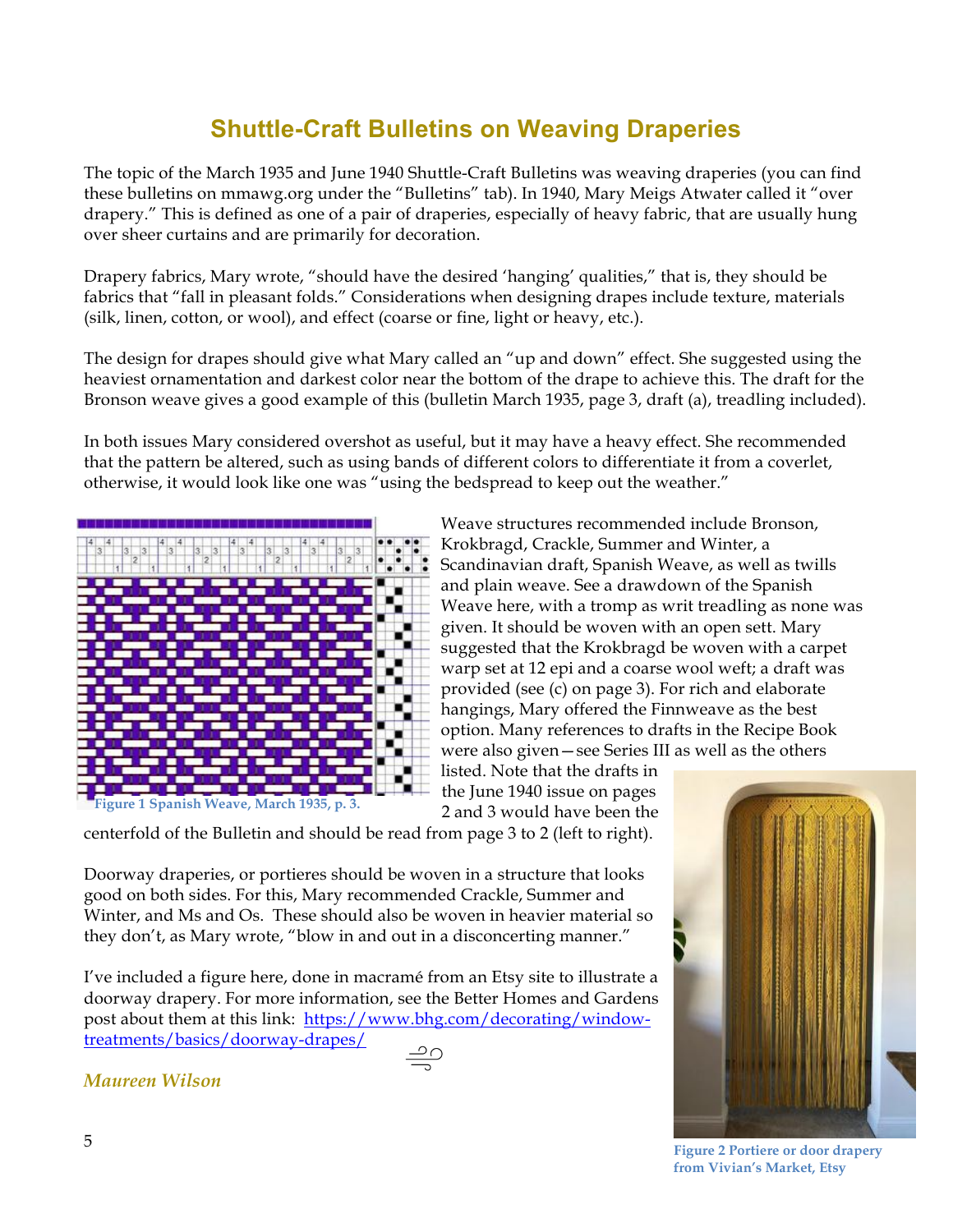### **Meetings of the Southwest Utah Weaving Branch**

The December meeting has been cancelled due to member holiday conflicts. The next meeting will be in January.

**Monday, 10 Jan 2022, 5:30 pm, St George Library**

TBD

**Monday, 14 Feb 2022, 5:30 pm, St George Library**

Theo Moorman technique, Linda Murie. We are looking at designing a cartoon for tapestry, Theo Moorman technique, a program on spinning, and one or more dyeing mini-workshops.

### **Guild Dues—Don't Forget!**

You can pay dues at the Guild meeting, on the Guild website, or by sending the dues to Ping Chang. It's a bargain at \$30 a year!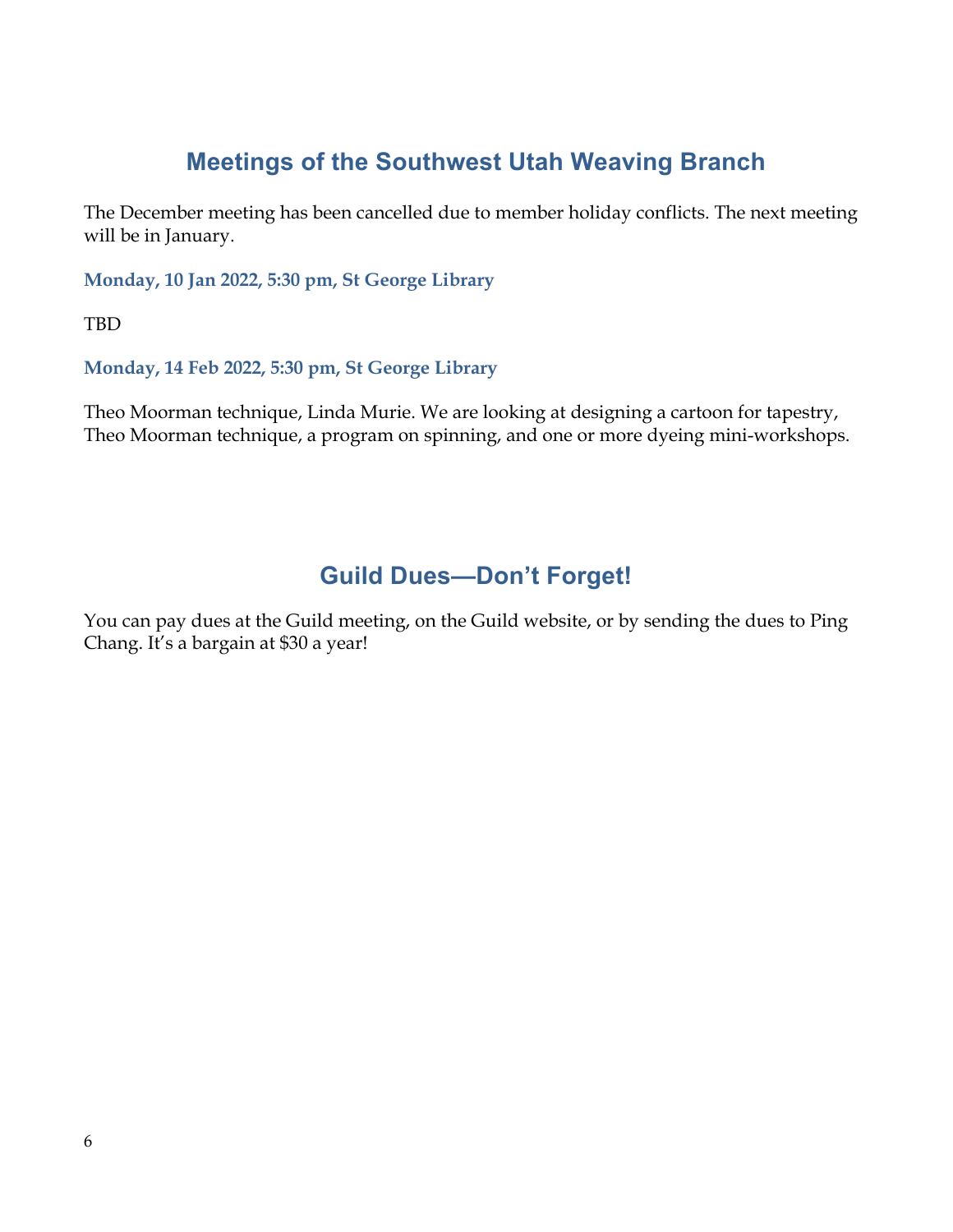# **The Shuttle-Craft Bulletin Study Group**



The 2021–2022 Guild year meeting schedule for the Shuttle–Craft Bulletin Study group is presented below**.** The next meeting will be on Zoom in February, date to be determined. The topic of discussion will be selling our handwovens and the Crackle Weave from the November 1928, May 1929, and June 1930 bulletins.

The Shuttle-Craft Bulletin study group meets to discuss Mary Atwater's work from the Shuttle-Craft Bulletins. This is an informal group—if you have not participated, try a meeting. The meetings often begin with a reading from Mary Meigs Atwater's biography.

| <b>Topic</b>                                      | <b>Bulletins</b>                  | <b>Meeting</b><br><b>Date</b> |
|---------------------------------------------------|-----------------------------------|-------------------------------|
|                                                   |                                   |                               |
| <b>Selling handwovens</b><br><b>Crackle weave</b> | Nov 1928<br>June 1930<br>May 1929 | Feb 2022*                     |
| <b>Twill</b>                                      | April 1929<br>Oct 1936            | Apr 2022                      |
| <b>Camp weaving</b><br><b>Portable Weaving</b>    | June 1929<br>June 1936            | June 2022                     |
| Modern art & weaving<br>Design                    | <b>July 1929</b><br>August 1946   | Aug 2022                      |
| *Zoom meeting planned                             |                                   |                               |